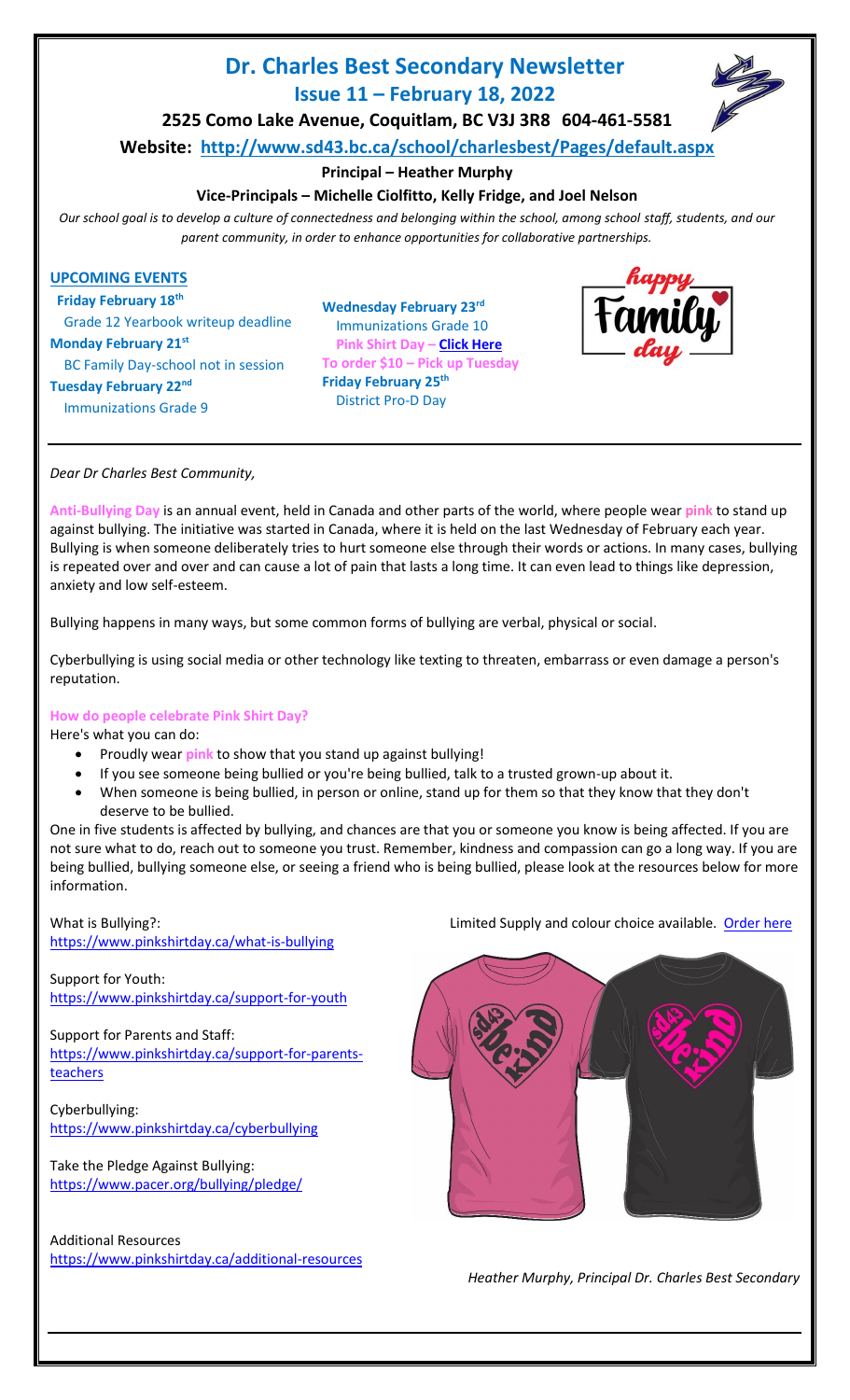# **YEARBOOK WRITE-UPS – DUE TODAY!**

Attention all Grads! It's time to submit your Yearbook Write-up.

#### **Deadline: Feb. 18, 2022**

Yearbook is a time capsule. Write something that relates to your time spent at Dr. Charlese Best Secondary. Do you want to address your friends? Maybe you want to say thank you to some of your teachers, family, or friends? Are you brave enough to predict the future? What would you like your friends to read 20 years from now? Below are some

requirements: 1. Length: max. 100 words (actual words).

2. School appropriate language.

3. No hashtags, email links, etc. You can write them manually in your friends' yearbooks.

4. If the Yearbook teacher doesn't know what it means, he/she won't be able to include it.



## **STUDENT TRANSCRIPT SERVICE**

## **Important information for Graduating Students**

Reminder for all Grade 12 students who have applied to a post-secondary institution! Almost all Canadian schools require applicants to send them their transcript using the **Student Transcript Service (STS)**. This may be in addition to the school requiring you to upload/ send in a current transcript/ self-report. By using this free service, it is guaranteed that post-secondary institutions will automatically receive your final transcript after graduation. Please double-check your school's requirement and the to-do list in your student portal carefully so that you understand the process. How and when transcript information is sent will depend on the school. More inf[o here.](https://www2.gov.bc.ca/gov/content/education-training/k-12/support/transcripts-and-certificates/post-secondary-selection) When using STS please ask yourself if you have included your PEN when applying to post-secondary and if you spelled your name exactly as the Ministry records show. If that's not the case your post-secondary choices may have difficulties connecting your application with your transcript. If you need help, please contact Ms. Kaufmann at the Career Centre.

## **GRADE 9 & 10 IMMUNIZATION INFORMATION**

**Immunizations will take place on the following dates: Tues. Feb 22nd – Grade 9 (small gym 9am-3pm) Wed. Feb 23rd – Grade 10 (small gym 9am-3pm) Mon. March 7th – Grades 9 & 10 catch up (small gym 9am-3pm)**

Immunizations for meningococcal, tetanus, diphtheria, and pertussis are given at school in students grade 9 years. Due to Covid this year's current grade 10 students will receive the vaccinations that were not available last school year.

**\*\*\* Please note this update is about routine child immunizations and not COVID-19 vaccinations. COVID-19 vaccine is provided free to all eligible individuals at COVID-19 vaccination clinics in communities.**

#### **Covid Protocols**

#### **Masks/Eating**

Students are reminded that they are to wear their masks at all times when inside the building. Masks must cover the nose and mouth and fit snug to the face. If you child forgets their mask, they are to enter the building through the main doors and come to the office to get a mask. When eating students must be seated. Students are encouraged to access open classrooms during their lunch block to eat (limited spaces and not facing each other) Classrooms available are as follows:

## **AVAILABLE ROOMS FOR STUDENTS TO EAT LUNCH**

| <b>AVAILABLE ROOMS FOR STUDENTS TO EAT LUNCH IN SEMESTER 2</b> |    |             |     |  |
|----------------------------------------------------------------|----|-------------|-----|--|
| <b>BLOCK 2</b>                                                 |    | 303         | 309 |  |
| <b>BLOCK3</b>                                                  |    | <u> 107</u> |     |  |
|                                                                |    | 302         |     |  |
|                                                                |    | 307         | 60  |  |
|                                                                | 60 | 605         |     |  |
| <b>BLOCK4</b>                                                  |    |             |     |  |

## **VISITORS**

**Due to Covid we are allowing a few visitors into the building. If you need to contact your child's counselor, teacher or administrator please call the school or send an email to schedule a meeting.**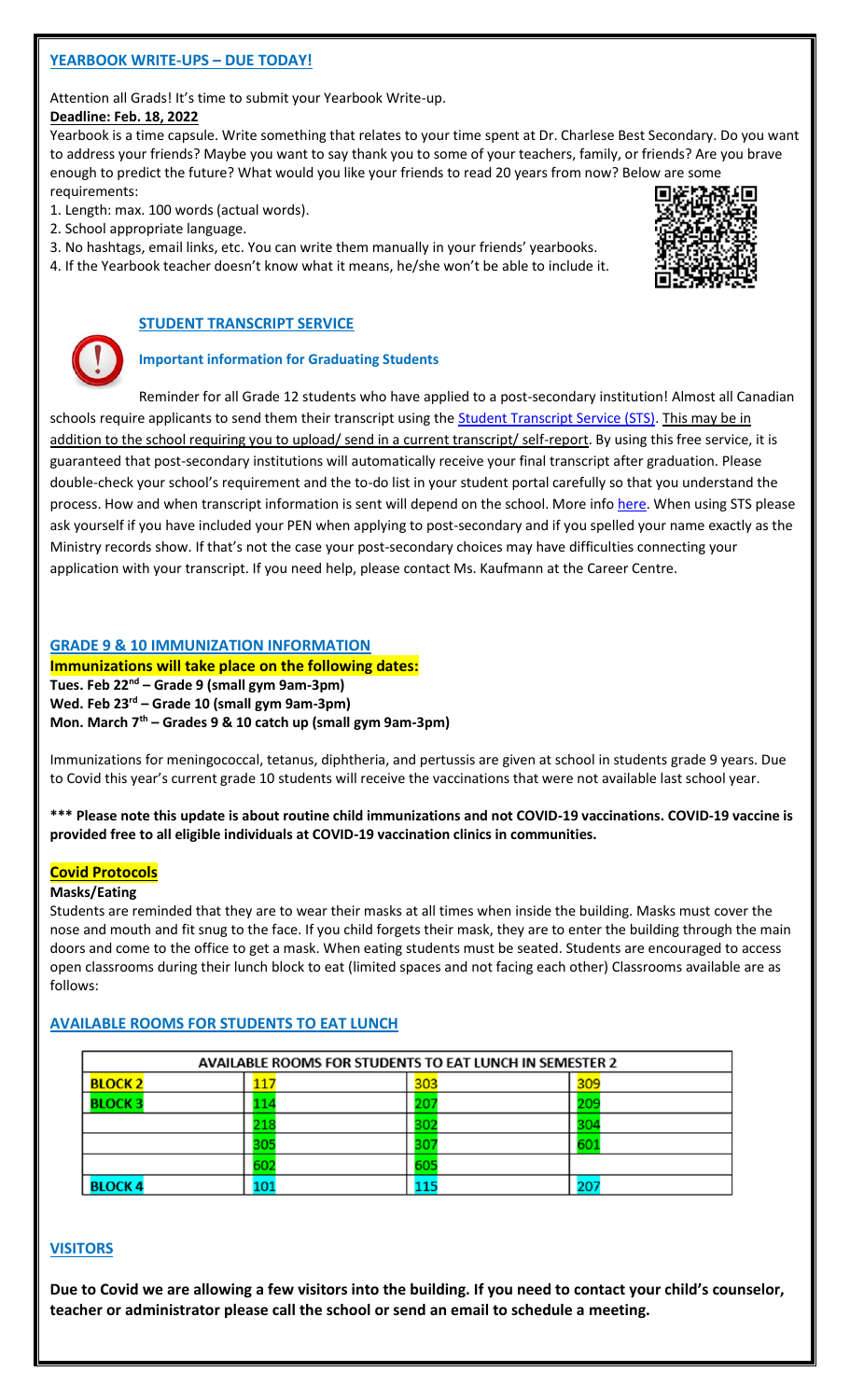# **FLY FISHING & ARCHERY CLUB**



#### **Second Day added for Archers!**

The archery club has over 40 registered members, and still taking on newcomers. Together with the fly-fishing class (Field and Stream 11 and 12) we have over 60 potential archers for our afterschool meet ups. With a 20-person max per session, we are happy to announce a second day has been added. We are now meeting Tuesdays and Thursdays after school in the small gym. Please contact Mr. Jaeggle or Mr. Sokol to join this year's archer club or register for next year's Field and Stream classes.

#### **GRADE 11 STUDENTS PROGRAMING**

Tues., Feb 22<sup>nd</sup> – Thurs., Feb 24<sup>th</sup> - MyEd Online Portal Open for current Grade 11 course selection from home. Assistance is available in the cafeteria after school Tues to Thurs if needed. Students – Please drop off your Course selection sheet in the Counselling Centre once you have entered your courses.

**Tuesday February 22<sup>nd</sup> – Thursday February 24<sup>th</sup> – Online programming at home. Assistance is available after school in** the cafeteria if needed

## **GRADE 12 SCHOLARSHIP MEETING WILL BE POSTED ON THE WEBSITE**

You can find the link in the counselling section under docs.

## **FUTURE GRADE 11 AND 12 STUDENTS!**

**A brand-new course is being offered next year taught by Mme Bruneau. It is called Peuples Autochtones de la Colombie-Britannique 12. This course is a University accredited course which means it will serve as a language credit as well as a university entrance course. Concepts that will be covered are:** 

Provincial and Federal Government policies and practices (specifically the Indian Act of 1876) that have affected, and continue to affect, the responses of B.C. First Peoples to colonialism. It examines contemporary challenges facing B.C. First Peoples, including legacies of colonialism. It looks at Canadian History through an indigenous lens and offers students opportunities to hear and ask questions to guest speakers who will present on a wide variety of topics. This course provides an excellent foundation for students entering post-secondary studies as well as the work force allowing them to educate others on what reconciliation might look like in Canada.

Mme Bruneau is looking forward to lots of discussions and analysis with all of you next year!

#### **2022 – 2023 COURSE SELECTION**

Course Selection Season is quickly approaching! Counsellors will be meeting with students over the next few weeks and course selection will be occurring on-line this year.

Please be sure to read the Course Catalogue on the school website and check out **all** the courses including some newer offerings:

- English First Peoples 11 and 12
- BC First Peoples 12
- Contemporary Indigenous Studies 12
- Peuples autochtones de la Colombie Britannique 12

#### **PAC CORNER:**

#### PAC meeting, **No meeting in March**

**BEST GRAD 2022 Return-It Depot** - There is ONE EASY WAY (at all local Return-It Depots), to donate your refundable bottles & cans to benefit the Best Grad 2022 class:

-- Visit any of the local Return-It Express locations: Barnet Hwy & Falcon Dr. / Blue Mountain & Ridgeway / Caribou Shopping Plaza, N. Road / Lougheed Hwy across from IKEA

-- Ensure your returnables are in CLEAR PLASTIC BAG(s).

-- At the kiosk, enter account/phone # "604-313-2056" (for Bg2022) and print the required number of labels.

-- Stick labels on bags, leave them to be sorted & counted. THANK YOU for your support!